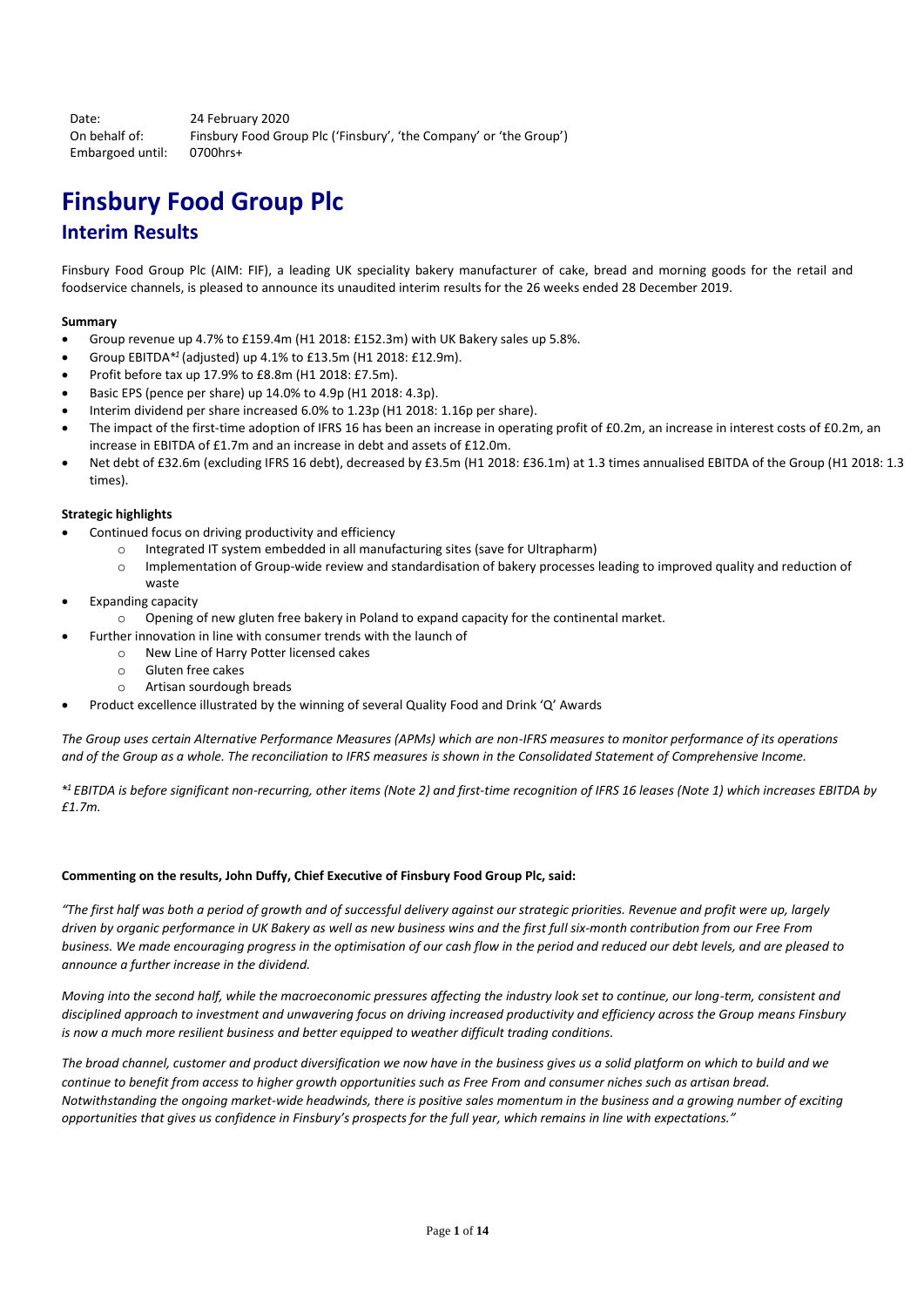# **Contact:**

| <b>Finsbury Food Group</b><br>John Duffy (Chief Executive)<br>Steve Boyd (Finance Director) | www.finsburyfoods.co.uk | 029 20 357 500 |
|---------------------------------------------------------------------------------------------|-------------------------|----------------|
| <b>Cenkos Securities</b><br>Max Hartley, Harry Hargreaves<br>(Corporate Finance)            |                         |                |
| Alma PR<br>Rebecca Sanders-Hewett<br>Sam Modlin                                             | finsbury@almapr.co.uk   | 020 3405 0205  |

## **Notes to editors:**

- The Company is one of the largest speciality bakery groups in the UK and, with its Overseas division, has sales in the financial year ending 29 June 2019 exceeding £315m.
- The Company's bakery product range is comprehensive and includes:
	- o Large premium and celebration cakes.
	- o Small snacking cake formats such as cake slices and bites.
	- o Artisan, healthy lifestyle and organic breads through to rolls, muffins (sweet and savoury) and morning pastries, all of which are available both fresh and frozen dependent on customer channel requirements.
	- o Gluten Free bread, morning goods and cake ranges.
- The Company is one of the largest ambient cake manufacturers in the UK, a market valued at over £965 million (source: 52 w/e 7th December 2019). The retail bread and morning goods market has a value of £4.6 billion (source: Kantar Worldpanel 52 w/e 29th December 2019). The retail Free From Cake market is valued at £51.7 million (source: Kantar Worldpanel 52 w/e 29th December 2019). The retail Free From bread & morning goods market is valued at £130.2 million (source: Kantar Worldpanel 52 w/e 29th December 2019). The UK Out of Home sector Foodservice Bakery sector is worth approximately £764 million per annum (source: UK foodservice data derived from MCA data for 52 weeks to 30th June 2019). The UK foodservice cake and sweet morning goods bakery sector is worth approximately £941 million per annum (UK foodservice data derived from MCA data for 52 weeks to 30th June 2019).
- The Company comprises a core UK Bakery division and an Overseas division:
	- o The UK Bakery division has manufacturing sites in Cardiff, East Kilbride, Hamilton, Salisbury, Sheffield, Manchester and Pontypool.
- The Overseas division comprises the Company's 50% owned company, Lightbody Stretz Ltd, which supplies and distributes the Group's UK-manufactured products and third party products, primarily to Europe, and the Company's manufacturing facilities in Southern Poland.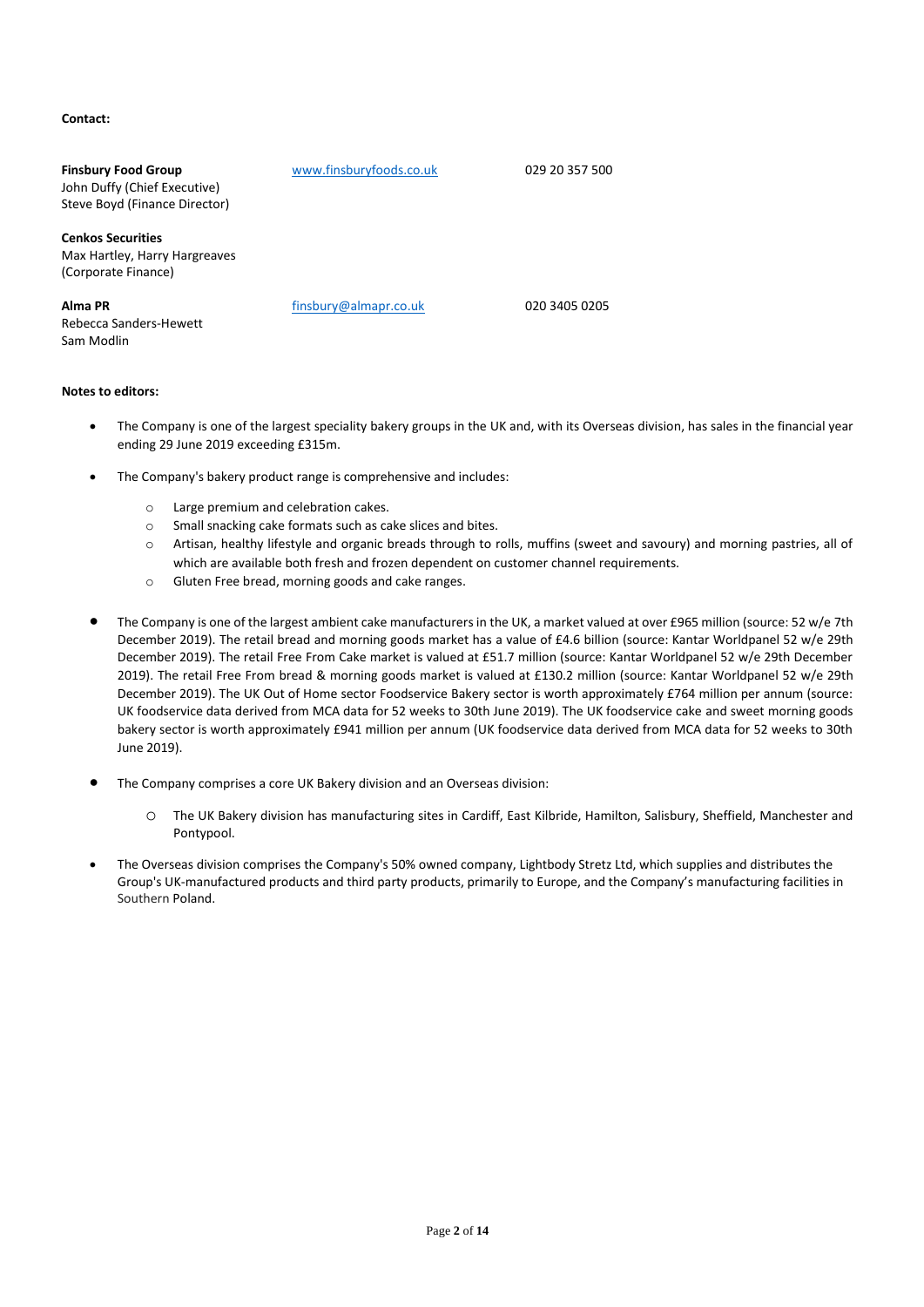### **OPERATING REVIEW**

### **Revenue and Operating Profit**

Group revenue increased in H1 2019 by 4.7% year on year to £159.4 million. Profit before interest, tax and significant non-recurring and other items increased by £0.2 million to £8.9 million. The Group has adopted IFRS 16 leases during the period, recognising an initial £13.2 million right-of-use asset and lease liabilities at the transition date of 30 June 2019. Operating profit has increased by £0.2 million and interest charges have increased by £0.2 million. Further details of the impact of IFRS 16 are set out in Note 1.

### **UK Bakery**

|                         | H <sub>1</sub> 2019 £m | H1 2018 £m | <b>Movement</b> |
|-------------------------|------------------------|------------|-----------------|
| Revenue                 | 141.2                  | 133.4      | +5.8%           |
| <b>Operating profit</b> | 7.7                    | 7.4        | $+4.2%$         |
| <b>Operating margin</b> | 5.4%                   | 5.5%       |                 |

UK Bakery comprises the supply of cake, bread and morning goods in the Grocery and Foodservice channels. Revenue in the period increased by 5.8% to £141.2 million driven by organic growth, new business wins and full half year of acquired business, like for like revenue growth was 5.2%. The operating profit of £7.7 million increased by 4.2% year on year.

The UK Bakery operating profit margin decreased slightly from 5.5% to 5.4%. The operating profit margin for the full year 2019 was 5.1% The Bakery sector continues to face commodity head winds, now led by flour, continuing labour inflation ahead of CPI driven by National Living Wage, significant utility inflation as a consequence of Government green levies and general inflation all of which has necessitated and will continue to necessitate cost mitigation strategies and inevitably price recovery from customers.

### **Overseas**

|                         | H1 2019 £m | H1 2018 £m | <b>Movement</b> |
|-------------------------|------------|------------|-----------------|
| Revenue                 | 18.2       | 18.9       | $-3.5%$         |
| <b>Operating profit</b> | 1.2        | 4<br>ر     | $-6.7%$         |
| <b>Operating margin</b> | 6.6%       | 6.9%       |                 |

The Overseas business comprises Lightbody Europe which trades primarily in France and Ultraeuropa in Poland. Lightbody Europe specialises in the import and sale of premium UK manufactured food products and is an important channel into Europe for Group UK manufactured licensed celebration cake and bite style products. Ultraeuropa manufactures and supplies gluten free products to Europe.

The operating margin decreased by 0.3% due largely to the impact of commissioning a new bakery in Poland.

## **GROUP FINANCIAL REVIEW**

### **Interest Payable**

Interest payable and credits (H1 2018: credits) on related interest rate swaps on the Group's bank debt in H1 2019 was £491,000 (H1 2018: £392,000), an increase of £99,000. The increase in charges is a consequence of the higher average debt balance over the period following the acquisition of Ultrapharm Limited in September 2018. The first-time adoption of IFRS 16 leases has led to a recognition of interest on lease liabilities of £158,000 in the period.

### **Taxation**

The Group's effective tax rate in H1 2019 was 20.0%, which compares to 20.0% in H1 2018. The effective rates represent a blend of the UK, French and Polish corporation tax rates.

### **Earnings per share**

The Group considers both adjusted and adjusted diluted earnings per share to be the most appropriate EPS measure. The adjusted earnings per share were down 2.0% to 5.0p, (H1 2018: 5.1p) and adjusted diluted earnings per share were down 2.0% to 4.8p, (H1 2018: 4.9p), the reduction being driven by higher interest costs. Further earnings per share information is given in Note 6.

### **Cash flow and net debt**

Cash inflow from operating profit (after IFRS 16 lease payments) before changes in working capital was £13.5 million, which compares with £12.9 million in H1 2018. Net debt at 28 December 2019 was £32.6 million which compares to £36.1 million at H1 2018 a decrease of £3.5 million, this excludes the impact of the first-time adoption of IFRS 16 which has increased debt by £12.0 million. Working capital increased in H1 2019 by £1.2 million. Growth in working capital is driven largely by an uplift in sales through organic growth in H1 2019. Capital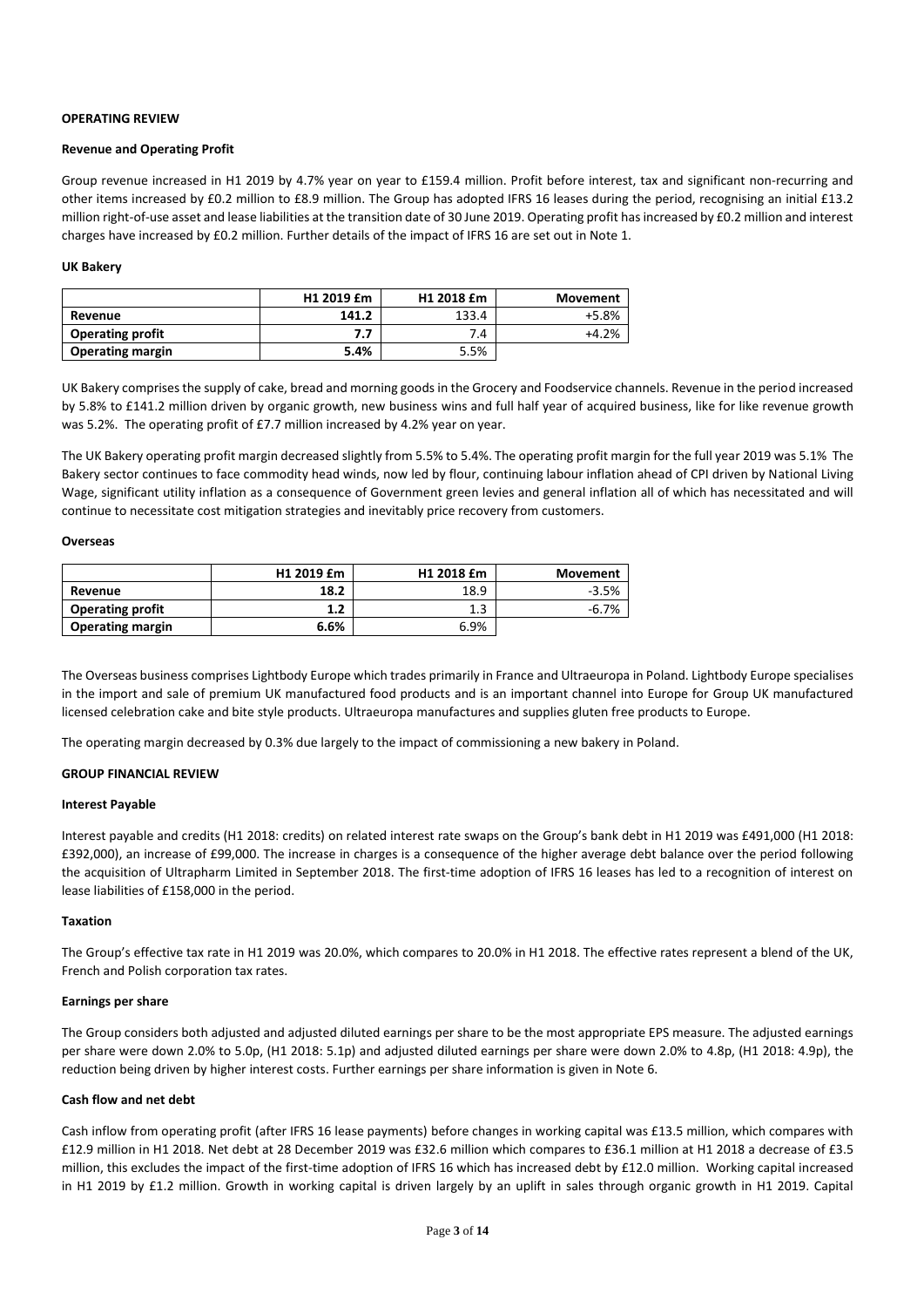expenditure of £2.0 million is £3.2 million lower than H1 2018 driven by the end of the high investment phase. The cash out-flow relating to restructuring and reorganisation costs was £2.5 million in H1 2019 (H1 2018: £2.5 million).

Net debt (excluding IFRS 16 leases) of £32.6 million at half year, equating to 1.3 times annualised EBITDA; which results in comfortable gearing alongside a strong balance sheet. The Group has a £55.0 million revolving credit facility and an accordion of £35.0 million available to it. The facility and the potential for it to be increased further provides increased capacity for the Group to explore future growth opportunities and support its long-term investment strategy.

## **IFRS 16 Leases**

The Group has adopted IFRS 16 leases during the period, recognising an initial £13.2 million right-of-use asset and lease liabilities at the transition date of 30 June 2019. Operating profit has increased by £0.2 million and interest charges have increased by £0.2 million. Further details of the impact of IFRS 16 are set out in Note 1.

### **Pensions**

The Group has one defined benefit pension scheme within its Memory Lane Cake business in Cardiff. All remaining Group companies have defined contribution schemes. The Memory Lane Cake pension scheme has been closed to future accruals and new members since 31 May 2010. The net pension deficit (before related deferred tax) was £11,312,000 at 29 June 2019, the next accounting valuation update will be carried out at 28 June 2020. Cash contributions (including the PPF levy) were £186,000 in the six months to 28 December 2019 (H1 2018: £185,000).

### **Dividend**

A final dividend for the year to 29 June 2019 of 2.34p per share was paid on 23 December 2019 to shareholders on the register at the close of business on 21 November 2019. This brought the total dividend for the year to 29 June 2019 to 3.5p per share.

The Board of Directors is announcing an interim dividend for the year ending 28 June 2020 of 1.23p per share (H1 2018: 1.16p per share), an increase of 6.0%. The interim dividend will be paid on 24 April 2020 to shareholders on the register at the close of business on 3 April 2020.

### **OUTLOOK**

As has been the case in recent years, the macroeconomic environment looks set to remain uncertain for the year ahead, alongside continued cost inflation. However, with the investments that have been made across the Group, and having pursued a strategy of diversification while taking steps to reduce capital spend, maximise productivity and improve operational efficiency, Finsbury enters the second half in a position of relative strength.

The Group's focus in the second half will be broadly consistent with the first. We will continue to drive organic growth, leveraging our leading blend of higher-growth emerging consumer niches such as artisan, Free From and cupcakes, while continuing to take advantage of our scale in more mature product areassuch as cake bites and buns & rolls and in both retail and the foodservice channels. We will continue to consider options to grow by acquisition where there is a clear strategic fit.

We will also continue to work to unlock the benefits of prior years of investment, while exploring new ways to drive further productivity and efficiency gains. Our focus on cash flow is progressing well, and we expect to be able to report further development at the full year.

While remaining cognisant of industry-wide headwinds, we believe Finsbury is on a strong footing and are confident it is well positioned for long-term, sustainable growth.

The Board currently anticipates full year earnings to be in line with market expectations.

### **Principal risks and uncertainties**

A number of risks and uncertainties have been identified that could potentially have a material impact on the financial position of the Group. These are set out in the Risk Report Section of the Annual Report for the year to 29 June 2019 and the Board considers these remain applicable.

### **Forward looking statements**

Throughout this report certain statements have been made which are forward looking. These statements have been made based on latest knowledge and expectations of the future. The Board considers the statements to be reasonable. Inevitably there are risks associated with these forward-looking statements which are usually outside the control of the Group. Actual results or performance may therefore differ from the outcome implied by these forward-looking statements.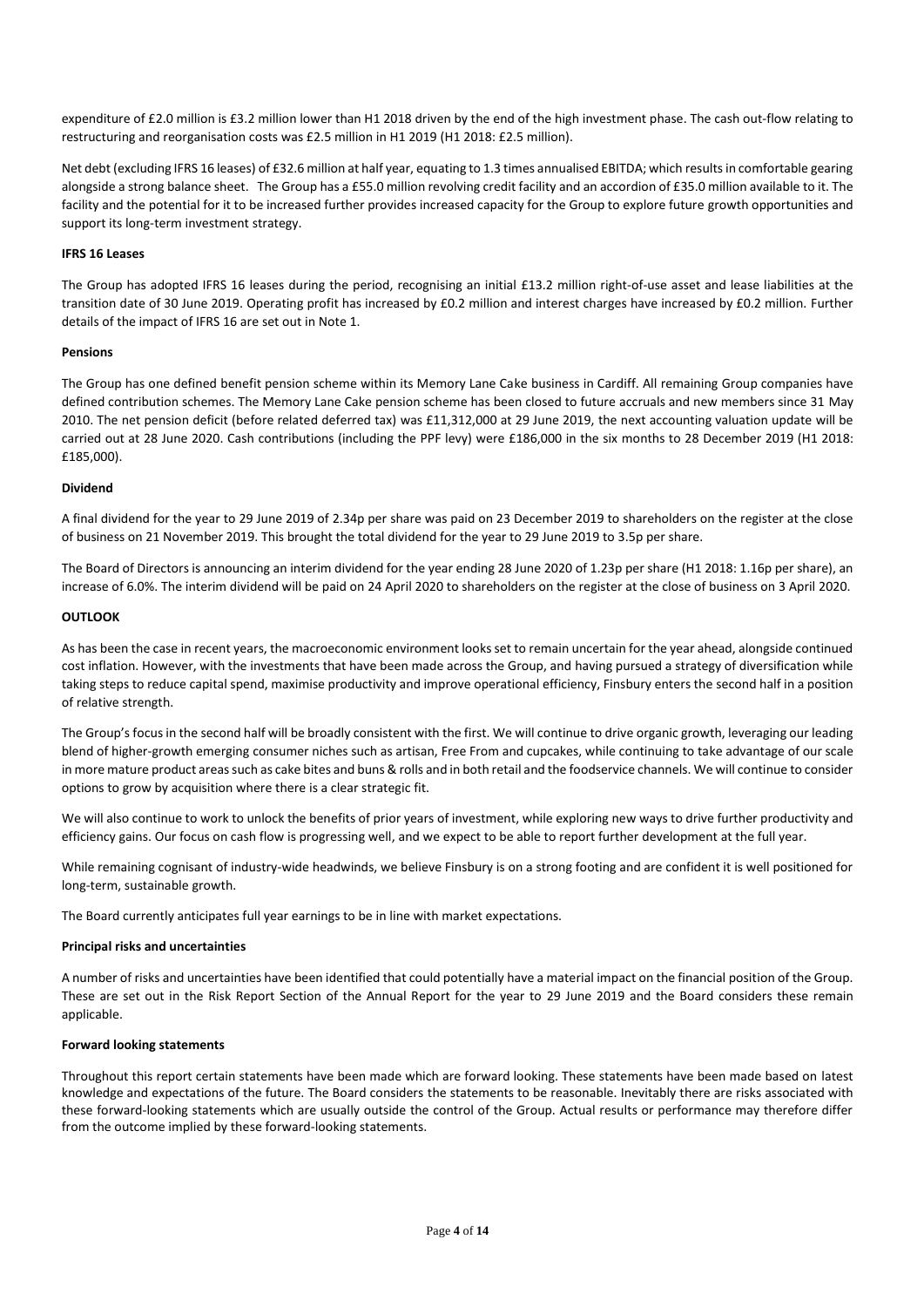# **Consolidated Statement of Comprehensive Income (unaudited)**

|                               |                  | <b>Unaudited 26 weeks ended</b> |                     |                  | Unaudited 26 weeks ended |               |
|-------------------------------|------------------|---------------------------------|---------------------|------------------|--------------------------|---------------|
|                               |                  | 28 December 2019                |                     | 29 December 2018 |                          |               |
|                               |                  | £000                            |                     |                  | £000                     |               |
|                               |                  | <b>Significant</b>              |                     |                  | Significant              |               |
|                               |                  | non-recurring                   |                     |                  | non-recurring            |               |
|                               |                  | and other                       | <b>Consolidated</b> |                  | and other                | Consolidated  |
|                               | Adjusted         | accounting                      | <b>Statement of</b> | Adjusted         | accounting               | Statement of  |
|                               | <b>Operating</b> | items                           | Comprehensive       | Operating        | items                    | Comprehensive |
|                               | Performance      | (Note 2)                        | Income              | Performance      | (Note 2)                 | Income        |
| Revenue                       | 159,448          |                                 | 159,448             | 152,337          |                          | 152,337       |
| Cost of sales                 | (109,712)        |                                 | (109, 712)          | (106, 120)       |                          | (106, 120)    |
| <b>Gross profit</b>           | 49,736           |                                 | 49,736              | 46,217           |                          | 46,217        |
|                               |                  |                                 |                     |                  |                          |               |
| Administrative expenses       | (40, 848)        | 696                             | (40, 152)           | (37, 550)        | (680)                    | (38, 230)     |
| <b>Results from operating</b> |                  |                                 |                     |                  |                          |               |
| activities                    | 8,888            | 696                             | 9,584               | 8,667            | (680)                    | 7,987         |
| Finance expense (Note 5)      | (649)            | (108)                           | (757)               | (392)            | (110)                    | (502)         |
| <b>Profit before taxation</b> | 8,239            | 588                             | 8,827               | 8,275            | (790)                    | 7,485         |
| Taxation                      | (1,664)          | (100)                           | (1,764)             | (1,641)          | 147                      | (1, 494)      |
| Profit after tax and total    |                  |                                 |                     |                  |                          |               |
| comprehensive income          | 6,575            | 488                             | 7,063               | 6,634            | (643)                    | 5,991         |
|                               |                  |                                 |                     |                  |                          |               |
| Profit attributable to:       |                  |                                 |                     |                  |                          |               |
| Equity holders of the parent  | 6,074            | 188                             | 6,262               |                  |                          | 5,525         |
| Non-controlling interest      | 501              | 300                             | 801                 |                  |                          | 466           |
| <b>Profit and total</b>       |                  |                                 |                     |                  |                          |               |
| comprehensive income for      |                  |                                 |                     |                  |                          |               |
| the period                    | 6,575            | 488                             | 7,063               |                  |                          | 5,991         |
|                               |                  |                                 |                     |                  |                          |               |
| Earnings per share (pence)    |                  |                                 |                     |                  |                          |               |
| <b>Basic</b>                  | 5.0              |                                 | 4.9                 | 5.1              |                          | 4.3           |
| <b>Diluted basic</b>          | 4.8              |                                 | 4.7                 | 4.9              |                          | 4.2           |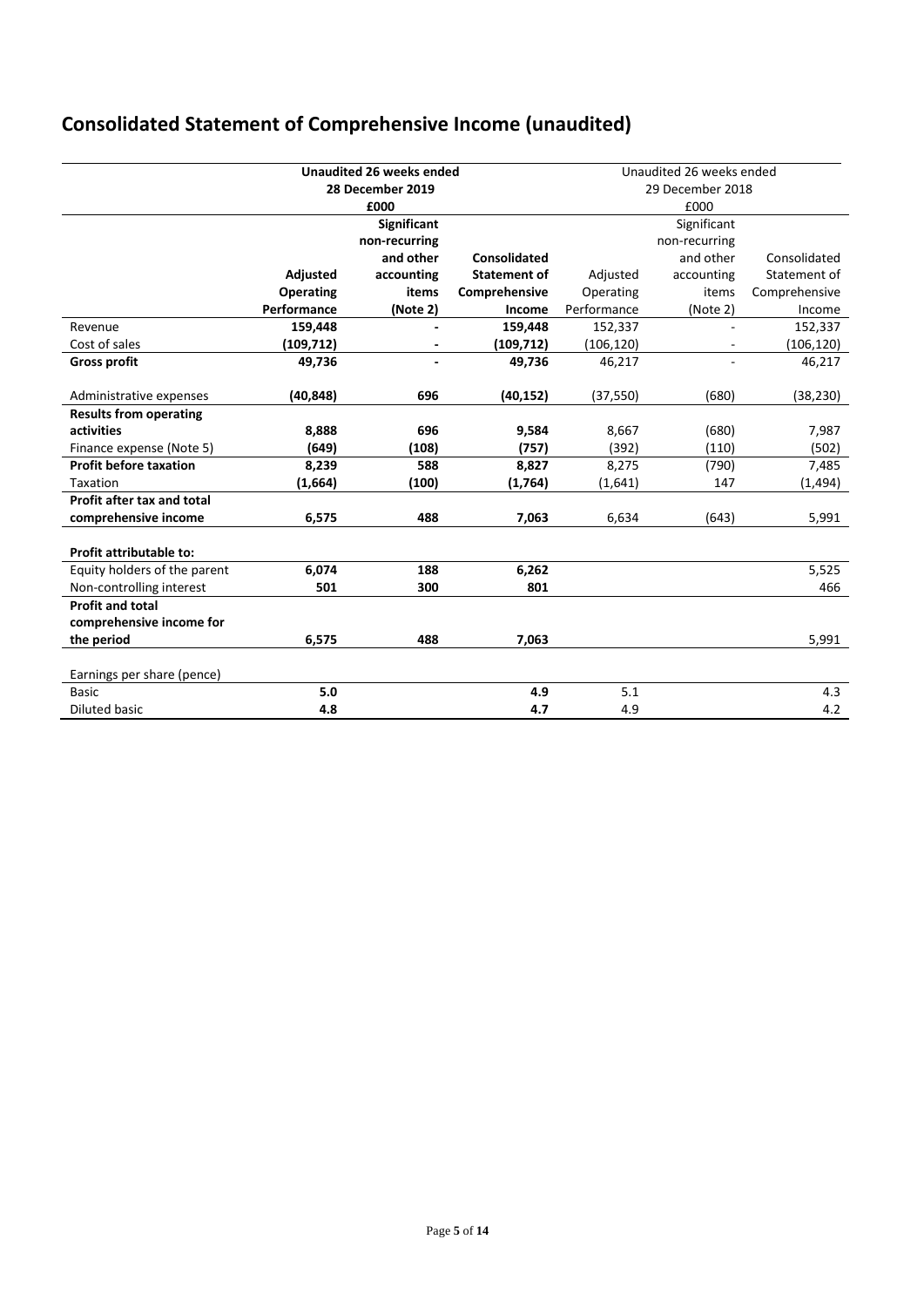# **Consolidated Statement of Financial Position (unaudited)**

|                                                                   |                | <b>Unaudited</b> | Restated         | Audited        |
|-------------------------------------------------------------------|----------------|------------------|------------------|----------------|
|                                                                   |                |                  | Unaudited        |                |
|                                                                   |                | 28               | 29               | 29             |
|                                                                   |                | <b>December</b>  | December         | June           |
|                                                                   |                | 2019             | 2018             | 2019           |
|                                                                   | Note           | £000             | £000             | £000           |
| <b>Non-current assets</b>                                         |                |                  |                  |                |
| Intangibles                                                       |                | 97,004           | 95,307           | 97,664         |
| Property, plant and equipment                                     |                | 66,566           | 57,538           | 57,009         |
| Other financial assets<br>Deferred tax assets                     |                | 28               | 28               | 28             |
|                                                                   |                | 3,495<br>167,093 | 3,890<br>156,763 | 3,655          |
|                                                                   |                |                  |                  | 158,356        |
| <b>Current assets</b>                                             |                |                  |                  |                |
| Inventories                                                       |                | 17,524           | 18,384           | 14,805         |
| Trade and other receivables                                       |                | 55,008           | 52,206           | 49,724         |
| Cash and cash equivalents                                         | 7              | 12,093           | 10,715           | 12,358         |
| Other financial assets - fair value of foreign exchange contracts |                | 859              | 503              | 176            |
|                                                                   |                | 85,484           | 81,808           | 77,063         |
|                                                                   |                |                  |                  |                |
| <b>Total assets</b>                                               |                | 252,577          | 238,571          | 235,419        |
|                                                                   |                |                  |                  |                |
|                                                                   |                |                  |                  |                |
| <b>Current liabilities</b>                                        |                |                  |                  |                |
| Other interest-bearing loans and borrowings                       | $\overline{7}$ | (163)            |                  | (335)          |
| Lease liabilities                                                 | 1,7            | (140)            |                  |                |
| Trade and other payables                                          |                | (62, 521)        | (62,080)         | (55, 543)      |
| Provisions                                                        |                | (2,025)          | (2,988)          | (2,640)        |
| Deferred consideration                                            |                | (970)            | (970)            | (1,000)        |
| Other financial liabilities - interest rate swaps/ fair value of  |                |                  |                  |                |
| foreign exchange contracts<br><b>Current tax liabilities</b>      |                | (1, 381)         | (28)<br>(562)    | (218)<br>(306) |
|                                                                   |                | (67, 200)        | (66, 628)        | (60, 042)      |
|                                                                   |                |                  |                  |                |
| <b>Non-current liabilities</b>                                    |                |                  |                  |                |
| Other interest-bearing loans and borrowings                       | 7              | (44, 305)        | (46, 491)        | (47, 390)      |
| Lease liabilities                                                 | 1,7            | (11, 855)        |                  |                |
| Provisions and other liabilities                                  |                | (1,842)          | (3,976)          | (3, 434)       |
| Deferred consideration                                            |                | (912)            | (1,769)          | (1,824)        |
| Deferred tax liabilities                                          |                | (1,846)          | (1, 348)         | (1,800)        |
| Pension fund liability                                            |                | (11,312)         | (10,536)         | (11,312)       |
|                                                                   |                | (72, 072)        | (64,120)         | (65, 760)      |
|                                                                   |                |                  |                  |                |
| <b>Total liabilities</b>                                          |                | (139, 272)       | (130, 748)       | (125, 802)     |
|                                                                   |                |                  |                  |                |
| <b>Net assets</b>                                                 |                | 113,305          | 107,823          | 109,617        |
|                                                                   |                |                  |                  |                |
| Equity attributable to equity holders of the parent               |                |                  |                  |                |
| Share capital                                                     | 8              | 1,304            | 1,304            | 1,304          |
| Share premium account                                             |                | 64,956           | 64,956           | 64,956         |
| Capital redemption reserve                                        |                | 578              | 578              | 578            |
| Employee share reserve                                            |                | (3,616)          | (3, 282)         | (3,616)        |
| Retained earnings                                                 |                | 47,094           | 41,729           | 44,207         |
| Total shareholders' equity                                        |                | 110,316          | 105,285          | 107,429        |
| Non-controlling interest                                          |                | 2,989            | 2,538            | 2,188          |
| <b>Total equity</b>                                               |                | 113,305          | 107,823          | 109,617        |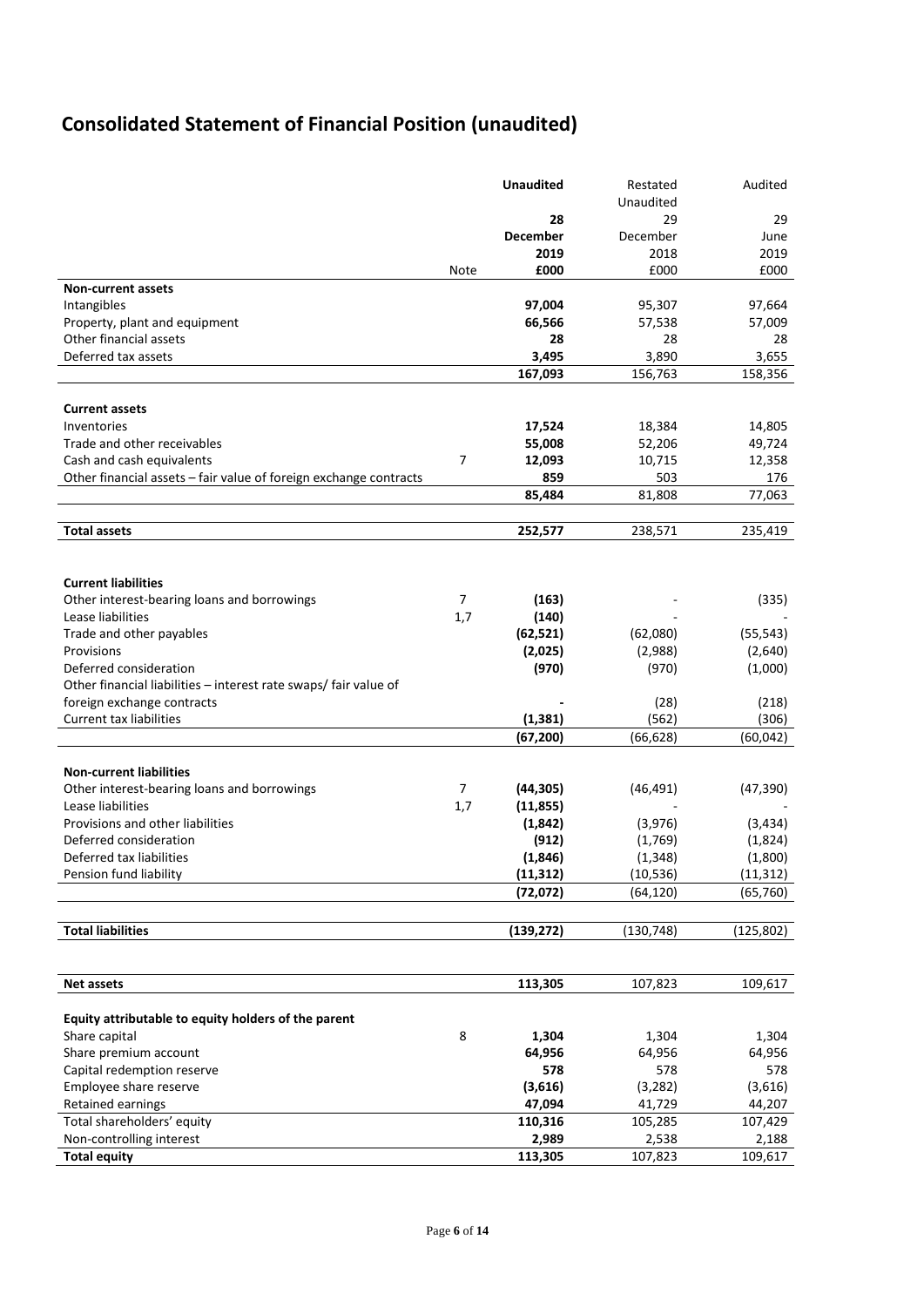# **Consolidated Statement of Changes in Equity (unaudited)**

|                                                                    | Share<br>capital             | Share<br>premium | Capital<br>redemption<br>reserve | <b>Employee</b><br>share<br>reserve | Retained<br>earnings | Non-<br>controlling<br>interest | Total<br>equity |
|--------------------------------------------------------------------|------------------------------|------------------|----------------------------------|-------------------------------------|----------------------|---------------------------------|-----------------|
|                                                                    | £000                         | £000             | £000                             | £000                                | £000                 | £000                            | £000            |
| Balance as at 30 June 2018                                         | 1,304                        | 64,956           | 578                              | (3, 282)                            | 38,954               | 2,072                           | 104,582         |
|                                                                    |                              |                  |                                  |                                     |                      |                                 |                 |
| Profit for the 26 weeks ended 29                                   |                              |                  |                                  |                                     |                      |                                 |                 |
| December 2018                                                      | $\sim$                       |                  |                                  |                                     | 5,525                | 466                             | 5,991           |
| Other comprehensive income                                         | $\blacksquare$               | $\blacksquare$   | $\blacksquare$                   | $\blacksquare$                      | $\blacksquare$       |                                 |                 |
| Total comprehensive income for                                     |                              |                  |                                  |                                     |                      |                                 |                 |
| the period                                                         |                              |                  |                                  |                                     | 5,525                | 466                             | 5,991           |
|                                                                    |                              |                  |                                  |                                     |                      |                                 |                 |
| Transactions with owners,                                          |                              |                  |                                  |                                     |                      |                                 |                 |
| recorded directly in equity:                                       |                              |                  |                                  |                                     |                      |                                 |                 |
| Foreign exchange differences                                       |                              |                  |                                  |                                     | 59                   |                                 | 59              |
| Dividends paid                                                     | 1,304                        | 64,956           | 578                              | (3, 282)                            | (2,809)              | 2,538                           | (2,809)         |
| Balance as at 29 December 2018<br>Profit for the 26 weeks ended 29 |                              |                  |                                  |                                     | 41,729               |                                 | 107,823         |
| June 2019                                                          |                              |                  |                                  |                                     | 3,762                | 540                             | 4,302           |
|                                                                    |                              |                  |                                  |                                     |                      |                                 |                 |
| Other comprehensive                                                |                              |                  |                                  |                                     |                      |                                 |                 |
| income/(expense):                                                  |                              |                  |                                  |                                     |                      |                                 |                 |
| Remeasurement on defined benefit                                   |                              |                  |                                  |                                     |                      |                                 |                 |
| pension                                                            |                              |                  |                                  |                                     | (332)                |                                 | (332)           |
| Deferred tax movement on pension                                   |                              |                  |                                  |                                     |                      |                                 |                 |
| scheme remeasurement                                               | $\overline{\phantom{m}}$     |                  |                                  |                                     | 56                   | $\overline{\phantom{a}}$        | 56              |
| Other comprehensive income                                         | ä,                           |                  |                                  |                                     | (276)                | $\blacksquare$                  | (276)           |
|                                                                    |                              |                  |                                  |                                     |                      |                                 |                 |
| Total comprehensive income for                                     |                              |                  |                                  |                                     |                      |                                 |                 |
| the period                                                         |                              |                  |                                  |                                     | 3,486                | 540                             | 4,026           |
|                                                                    |                              |                  |                                  |                                     |                      |                                 |                 |
| Transactions with owners,                                          |                              |                  |                                  |                                     |                      |                                 |                 |
| recorded directly in equity:                                       |                              |                  |                                  |                                     |                      |                                 |                 |
| Shares purchased through the EBT                                   |                              |                  |                                  | (499)                               |                      |                                 | (499)           |
| Shares issued from the EBT                                         |                              |                  |                                  | 165                                 | (165)<br>696         |                                 | 696             |
| Impact of share-based payments<br>Deferred tax on share options    |                              |                  |                                  |                                     | (256)                |                                 | (256)           |
| Foreign exchange differences                                       |                              |                  |                                  |                                     | 191                  |                                 | 191             |
| Dividends paid                                                     |                              |                  |                                  |                                     | (1, 474)             | (890)                           | (2, 364)        |
| Balance as at 29 June 2019                                         | 1,304                        | 64,956           | 578                              | (3,616)                             | 44,207               | 2,188                           | 109,617         |
|                                                                    |                              |                  |                                  |                                     |                      |                                 |                 |
| Profit for the 26 weeks ended 28                                   |                              |                  |                                  |                                     |                      |                                 |                 |
| December 2019                                                      | $\qquad \qquad \blacksquare$ |                  | $\overline{\phantom{a}}$         |                                     | 6,262                | 801                             | 7,063           |
| Other comprehensive income                                         | ٠                            | $\blacksquare$   | $\frac{1}{2}$                    | $\blacksquare$                      | $\blacksquare$       | $\blacksquare$                  |                 |
| Total comprehensive income for                                     |                              |                  |                                  |                                     |                      |                                 |                 |
| the period                                                         |                              |                  |                                  |                                     | 6,262                | 801                             | 7,063           |
|                                                                    |                              |                  |                                  |                                     |                      |                                 |                 |
| Transactions with owners,                                          |                              |                  |                                  |                                     |                      |                                 |                 |
| recorded directly in equity:                                       |                              |                  |                                  |                                     |                      |                                 |                 |
| Own shares issued/(acquired)                                       |                              |                  |                                  |                                     |                      |                                 |                 |
| Foreign exchange differences                                       |                              |                  |                                  |                                     | (400)                |                                 | (400)           |
| Dividends paid                                                     |                              |                  |                                  |                                     | (2, 975)             |                                 | (2, 975)        |
| Balance as at 28 December 2019                                     | 1,304                        | 64,956           | 578                              | (3,616)                             | 47,094               | 2,989                           | 113,305         |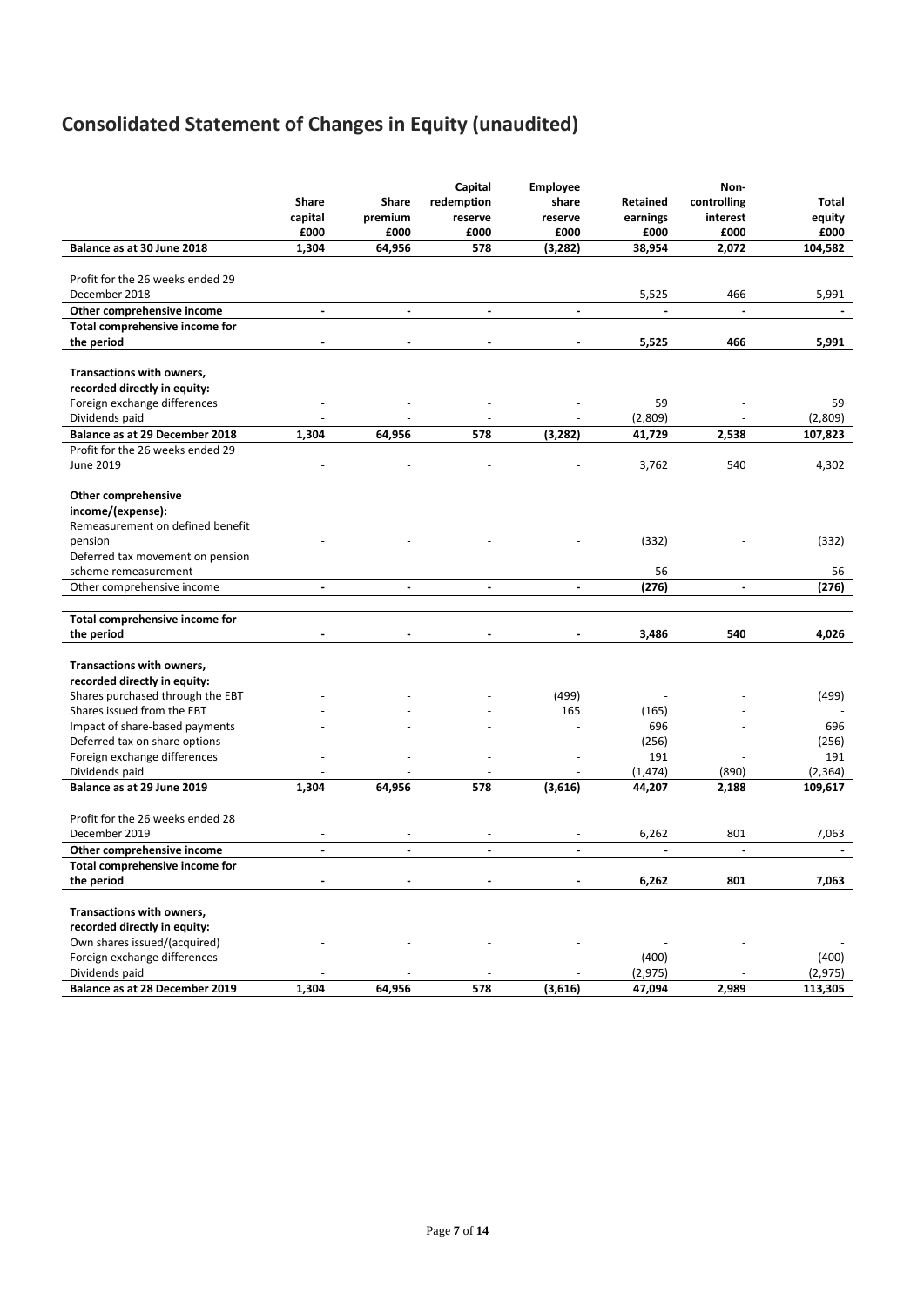# **Consolidated Cash Flow Statement (unaudited)**

|                                                       |              | <b>Unaudited</b> | Unaudited   | Audited   |
|-------------------------------------------------------|--------------|------------------|-------------|-----------|
|                                                       |              | 26 weeks         | 26 weeks    | 52 weeks  |
|                                                       |              | ended            | ended       | ended     |
|                                                       |              | 28 December      | 29 December | 29 June   |
|                                                       |              | 2019             | 2018        | 2019      |
|                                                       | <b>Note</b>  | £000             | £000        | £000      |
| Cash flows from operating activities                  |              |                  |             |           |
| Profit after taxation for the period                  |              | 7,063            | 5,991       | 10,293    |
| Adjustments for:                                      |              |                  |             |           |
| Taxation                                              |              | 1,764            | 1,494       | 3,283     |
| Finance expenses                                      | 5            | 757              | 502         | 1,717     |
| Amortisation of intangibles                           |              | 354              | 369         | 1,328     |
| Depreciation                                          |              | 4,384            | 3,909       | 7,366     |
| <b>Depreciation IFRS16</b>                            | $\mathbf{1}$ | 1,506            |             |           |
| Significant non-recurring expenses                    |              | 257              | 692         | 1,200     |
| Movement in fair value foreign exchange contracts     |              | (953)            | (12)        | 178       |
| Contributions by employer to pension scheme           |              |                  |             | 162       |
| Operating profit before changes in working capital    |              | 15,132           | 12,945      | 25,527    |
|                                                       |              |                  |             |           |
| Changes in working capital                            |              |                  |             |           |
| Increase in inventories                               |              | (2,840)          | (3, 728)    | (62)      |
| Increase in trade and other receivables               |              | (5,617)          | (5, 566)    | (3, 321)  |
| Increase/(decrease) in trade and other payables       |              | 7,299            | 4,036       | (2, 199)  |
| Cash generated from operations                        |              | 13,974           | 7,687       | 19,945    |
|                                                       |              |                  |             |           |
| Costs associated with closure of operations           |              | (2, 474)         | (2, 475)    | (3,534)   |
| IFRS 16 lease payments                                | $\mathbf{1}$ | (1,658)          |             |           |
| Interest paid                                         |              | (468)            | (325)       | (856)     |
| Corporation taxes paid                                |              | (482)            | (475)       | (2,040)   |
| Net cash generated from operating activities          |              | 8,892            | 4,412       | 13,515    |
|                                                       |              |                  |             |           |
| Cash flows from investing activities                  |              |                  |             |           |
| Purchase of property, plant & equipment               |              | (1, 954)         | (5, 169)    | (11, 016) |
| Purchase of subsidiary companies                      |              | (1,000)          | (16, 915)   | (16, 915) |
| Net cash used in investing activities                 |              | (2,954)          | (22,084)    | (27, 931) |
|                                                       |              |                  |             |           |
| Cash flows from financing activities                  |              |                  |             |           |
| (Repayment)/drawdown of revolving credit              |              | (3,036)          | 21,772      | 22,144    |
| (Repayment)/drawdown of asset finance facilities      |              | (249)            |             | 828       |
| Purchase of shares by employee trust                  |              |                  |             | (499)     |
| Non-controlling interest dividend paid                |              |                  |             | (890)     |
| Dividend paid to shareholder                          |              | (2, 975)         | (2,809)     | (4, 283)  |
| Net cash in/(out) from financing activities           |              | (6, 260)         | 18,963      | 17,300    |
|                                                       |              |                  |             |           |
| Net (decrease)/ increase in cash and cash equivalents |              | (322)            | 1,291       | 2,884     |
| Opening cash and cash equivalents                     |              | 12,358           | 9,363       | 9,363     |
| Effect of exchange rate fluctuation                   |              | 57               | 61          | 111       |
| Cash and cash equivalents at end of the period        |              | 12,093           | 10,715      | 12,358    |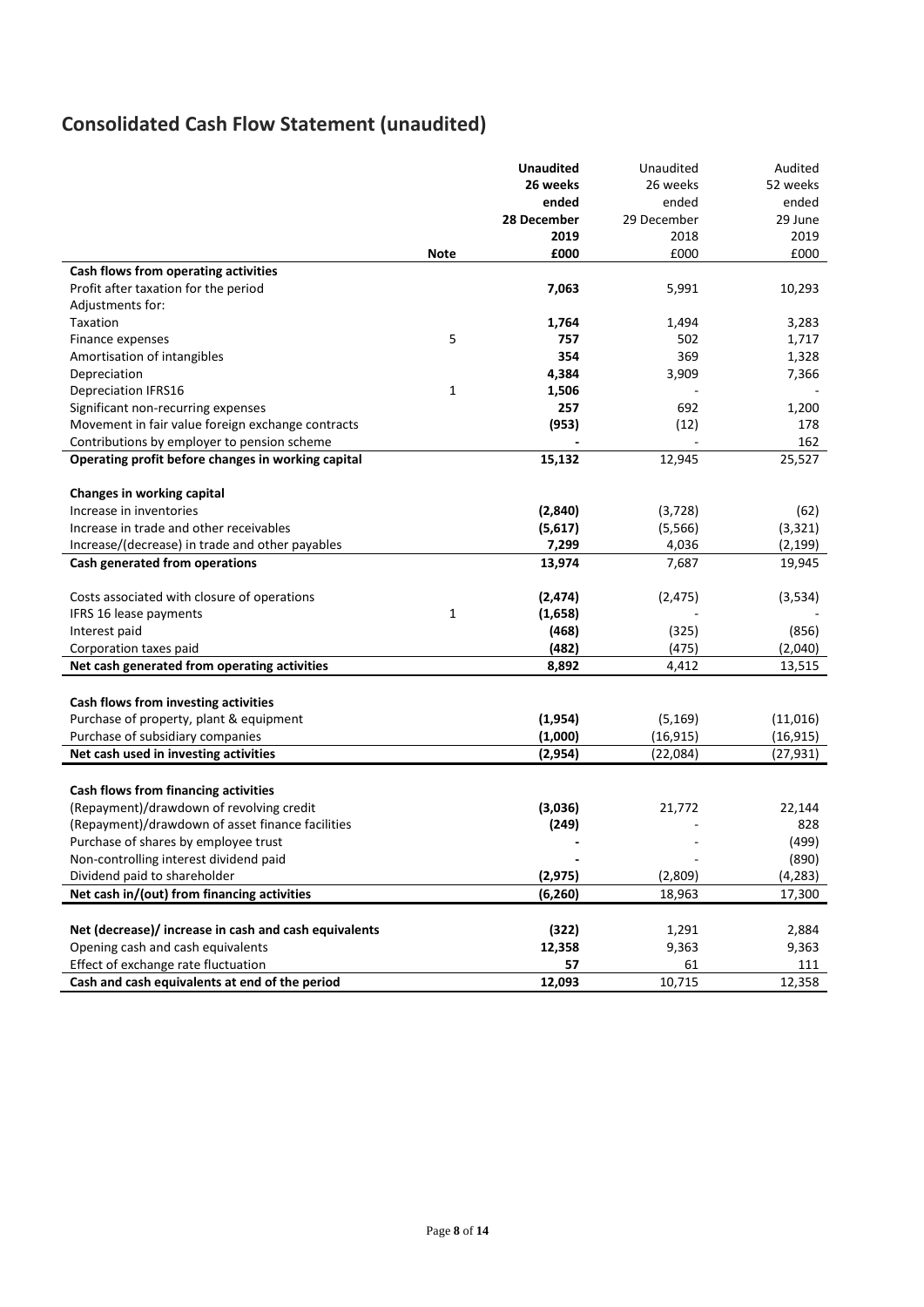# **NOTES TO THE FINANCIAL STATEMENTS**

# **BASIS OF PREPARATION**

This interim report, which is unaudited, does not constitute statutory accounts within the meaning of section 434(3) of the Companies Act 2006. The comparative figures for the financial year ended 29 June 2019 have been extracted from the statutory accounts for that year. Those accounts, which were prepared in accordance with International Financial Reporting Standards as adopted by the EU ("adopted IFRSs"), have been reported on by the company's auditor and delivered to the registrar of companies. The report of the auditor was (i) unqualified, (ii) did not include a reference to any matters to which the auditor drew attention by way of emphasis without qualifying their report, and (iii) did not contain a statement under section 498(2) or (3) of the Companies Act 2006.

The prior year comparatives at 29 December 2018 have been restated to reflect the following prior year adjustments. The Other interestbearing loans and borrowings within current liabilities has been reduced by £46.5m and the Other interest-bearing loans and borrowings within Non-current liabilities has been increased by £46.5m to reflect the appropriate classification of the Group's Revolving Credit Facility which has a maturity date of February 2023. This adjustment does not impact any other primary financial statement.

The Board, having reviewed the Group's short and medium-term plans and available financial facilities, has reasonable expectations that the Group has adequate resources to continue in operational existence for the foreseeable future. The Group has stayed comfortably within its banking facilities during the period, meeting covenant requirements. The Group has a £55m revolving credit facility plus scope for the facility to be increased by up to a further £35m. In addition, the Group has a strong trade debtor book and strong asset backing. Accordingly, the Board continues to adopt the going concern basis in preparing the Financial Statements.

## **1) IFRS 16 Leases**

This is the first set of the Group's financial statements in which IFRS 16 has been applied. The Group has adopted IFRS 16 from 30 June 2019 using the modified retrospective approach, comparatives have not been restated. The reclassifications and adjustments from the new leasing rules are therefore recognised in the opening balance sheet on 30 June 2019. Under IFRS 16 the previous operating leases charge has been replaced by the depreciation on the right-of-use asset and interest on the lease liability. The impact on the balance sheet as at 28 December 2019 and the income statement for the 26 weeks to 28 December 2019 are shown in the tables below:

|                                                                                        | £000   |
|----------------------------------------------------------------------------------------|--------|
| Operating lease commitments disclosed 29 June 2019                                     | 15,568 |
| Discounted using the Group's weighted average incremental borrowing rate               | 13,242 |
| Less short term and low value leases recognised as an expense on a straight-line basis | (89)   |
| Lease liability recognised as at 29 June 2019                                          | 13,153 |
|                                                                                        |        |

|                             | 28 December 2019 | 30 June 2019 |
|-----------------------------|------------------|--------------|
|                             | £000             | £000         |
| Total lease liability       | (11,995)         | (13, 153)    |
| Current lease liability     | (140)            | (150)        |
| Non-current lease liability | (11, 855)        | (13,003)     |

| Recognised right-of-use asset relate to the following classes: | 28 December 2019 | 30 June 2019 |
|----------------------------------------------------------------|------------------|--------------|
|                                                                | £000             | £000         |
| Total right-of-use                                             | 11.989           | 13,153       |
| Properties                                                     | 11,299           | 12,054       |
| Plant, equipment and vehicles                                  | 690              | 1,099        |

| Income Statement Impact                     | 26 weeks ended 28<br>December 2019<br>£000 |
|---------------------------------------------|--------------------------------------------|
| Reduction in lease rentals                  | 1,658                                      |
| Increase in right-of-use asset depreciation | (1, 506)                                   |
| Impact on the operating profit              | 152                                        |
| Increase in lease related interest costs    | (158)                                      |
| Overall impact on Group profit before tax   | (6)                                        |
|                                             |                                            |

### **Impact on earnings per share**

There was no impact on earnings per share for the 26 weeks to 28 December 2019 as a result of first time adoption of IFRS 16.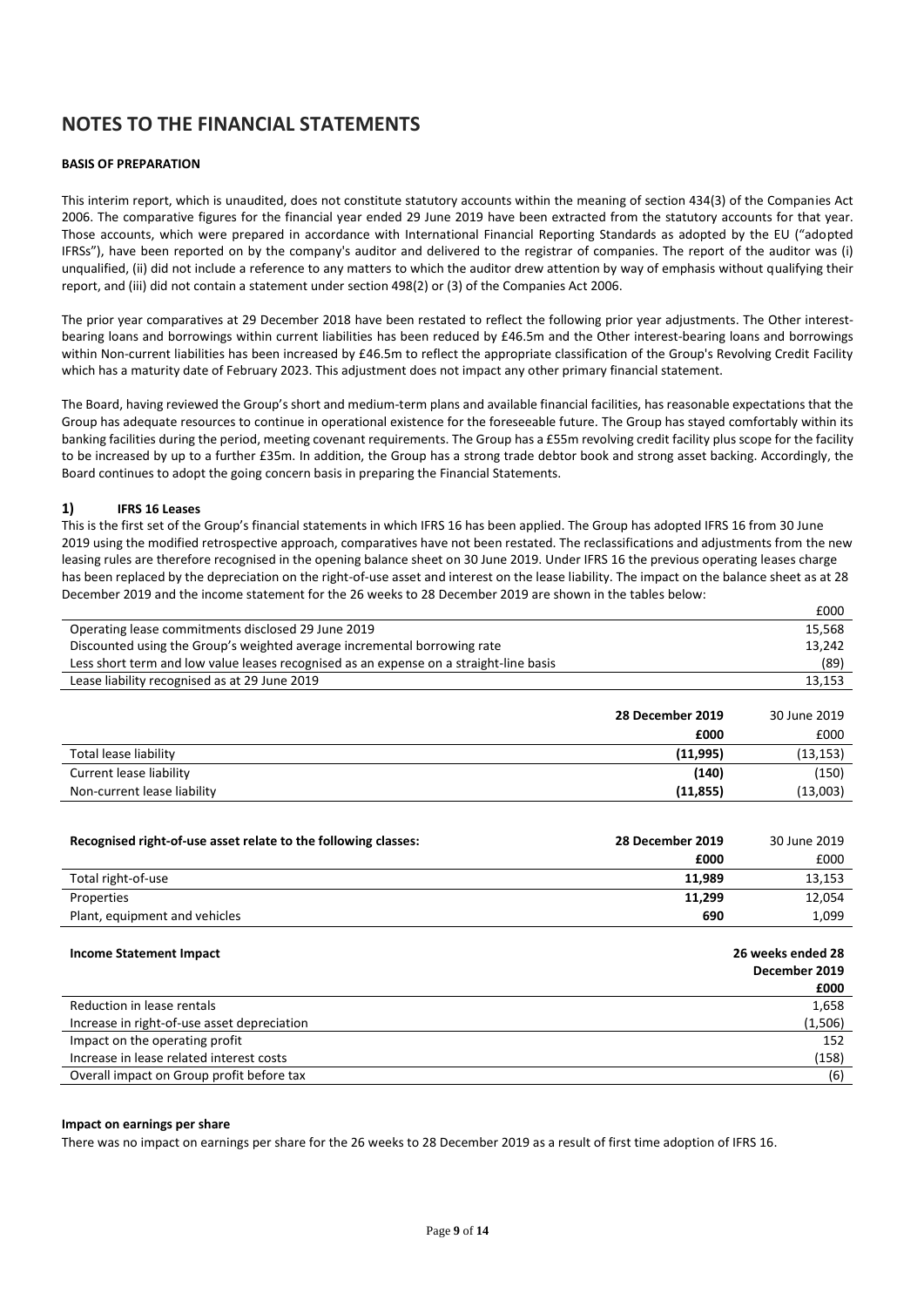# **2) SIGNIFICANT NON-RECURRING ITEMS AND OTHER ACCOUNTING ITEMS**

The Group presents certain items as non-recurring and significant. These relate to items which, in management's judgement, need to be disclosed by virtue of their size or incidence in order to obtain a more meaningful understanding of the financial information.

The amounts shown within significant non-recurring and other accounting items on the face of the Consolidated Statement of Comprehensive Income are shown in the table below:

|                                                      | <b>Unaudited</b> | Unaudited        |
|------------------------------------------------------|------------------|------------------|
|                                                      | 26 weeks ended   | 26 weeks ended   |
|                                                      | 28 December 2019 | 29 December 2018 |
|                                                      | £000             | £000             |
| Commissioning costs                                  | (257)            |                  |
| Acquisition, restructuring and impairment costs      |                  | (692)            |
| Movement in fair value of foreign exchange contracts | 953              | 12               |
| Shown under Administrative expenses                  | 696              | (680)            |
| Unwinding of discount on deferred consideration      | (57)             | (55)             |
| Movement in fair value of swaps                      | (51)             | (55)             |
| Shown under Finance expense                          | (108)            | (110)            |

Commissioning costs relate to the exceptional waste and labour costs of bringing the new bakery on line in Poland.

# **3) SEGMENT INFORMATION**

Operating segments are identified on the basis of the internal reporting and decision making. The Group's Chief Operating Decision Maker is deemed to be the Board as it is primarily responsible for the allocation of resources to segments and the assessment of performance by segment. The Board assesses profit performance principally through adjusted profit measures consistent with those disclosed in the Annual Report and Accounts.

The UK Bakery segment manufactures and sells bakery products to UK grocery and food service sectors. It comprises six subsidiaries all of which manufacture and supply food products through the channels described above. These subsidiaries have been aggregated into one reportable segment as they share similar economic characteristics. The economic indicators considered are the nature of the products and production process, the type and class of customer, the method of distribution and the regulatory environment.

The Overseas segment procures and sells bakery products to European grocery and food service sectors. The Ultraeuropa business manufactures Free From bakery products in Poland and sells into the European markets.

|         | <b>UK Bakerv</b> |                     | Overseas |         | <b>Total Group</b> |         |
|---------|------------------|---------------------|----------|---------|--------------------|---------|
| Revenue | H1 2019          | H <sub>1</sub> 2018 | H1 2019  | H1 2018 | H1 2019            | H1 2018 |
|         | £000             | £000                | £000     | £000    | £000               | £000    |
| Total   | 141.234          | 133.453             | 18,215   | 18,884  | 159.449            | 152,337 |

| <b>Reportable Segments</b>                         | 26 weeks to      | 26 weeks to      |
|----------------------------------------------------|------------------|------------------|
|                                                    | 28 December 2019 | 29 December 2018 |
|                                                    | £000             | £000             |
|                                                    | <b>Total</b>     | Total            |
| Revenue UK Bakery                                  | 141,234          | 133,453          |
| Revenue Overseas                                   | 18,215           | 18,884           |
| <b>Total revenue</b>                               | 159,449          | 152,337          |
|                                                    |                  |                  |
| Adjusted operating profit UK Bakery                | 7,677            | 7,369            |
| Adjusted operating profit Overseas                 | 1,211            | 1,298            |
| Total adjusted operating profit                    | 8,888            | 8,667            |
| Significant non-recurring and other items (Note 2) | 696              | (680)            |
| Finance expense (Note 5)                           | (757)            | (502)            |
| <b>Profit before taxation</b>                      | 8,827            | 7,485            |

The Group has two customers (2018: two) which individually account for more than 10 per cent of the Group's total revenue. These customers account for 19 per cent and 12 per cent respectively. In the prior year these same two customers accounted for 19 per cent and 13 per cent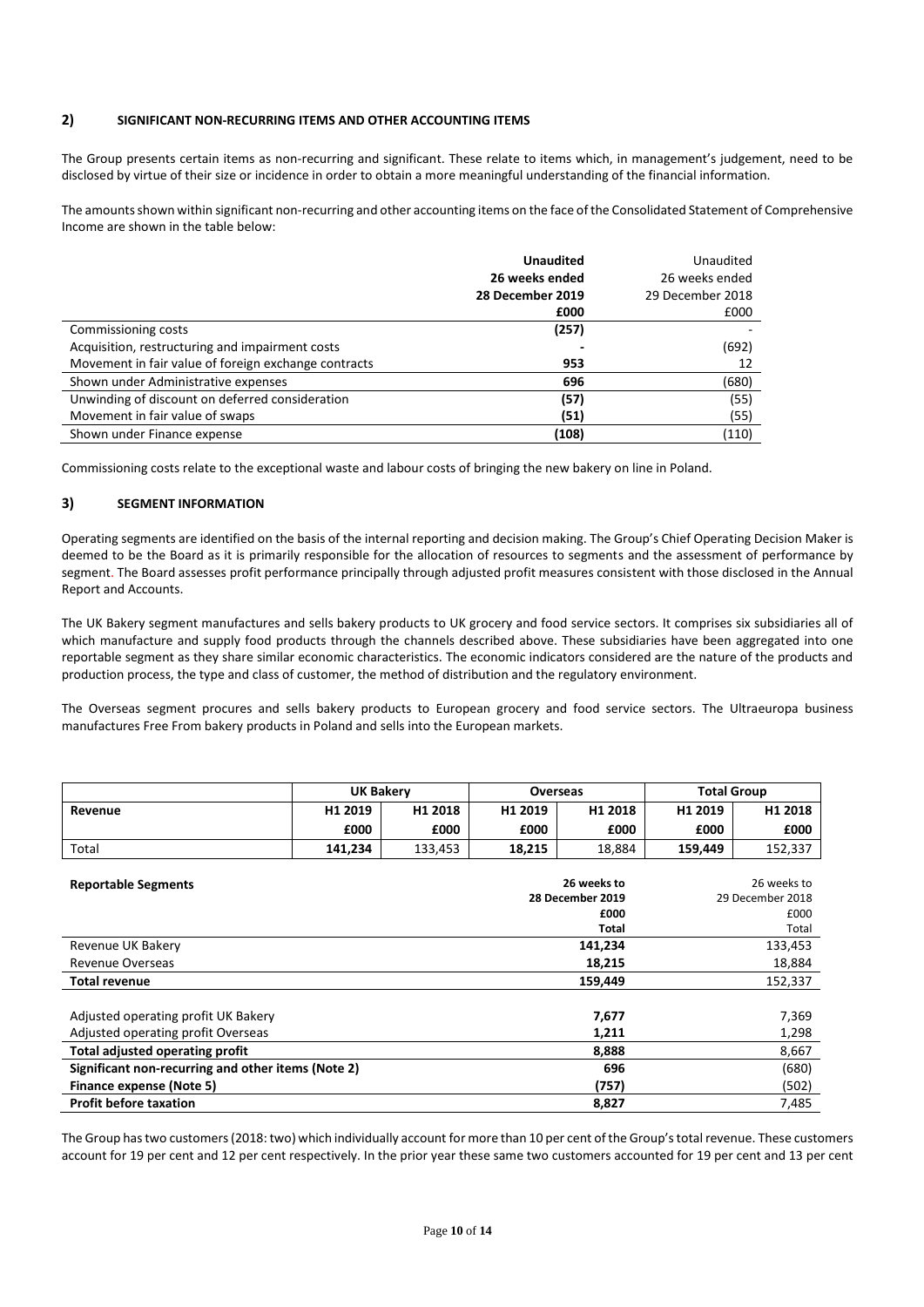respectively of the revenue in the six months to 29 December 2018. In addition to the Europe sales disclosed in Reportable Segments, the Group also made sales to European markets through UK based organisations.

# **4) SHARE BASED PAYMENTS**

The Group operates both approved and unapproved share option schemes. Following the adoption of IFRS2 'Share-based payments' charges have been made to the Income Statement to reflect the calculated fair value of employee share options. The cost is calculated at the date of grant and is charged equally over the vesting period. The fair value is based on the best available estimate of the number of options expected to vest. The corresponding adjustment is made to reserves.

During the 26 weeks to 28 December 2019 4,863,708 options were granted (H1 2018: nil). Administration costs include a charge of £136,000 (H1 2018: nil) in relation to the fair value of the newly awarded share options during that period.

# **5) FINANCE INCOME AND EXPENSES**

|                                                 |                | <b>Unaudited</b> | Unaudited | Audited  |
|-------------------------------------------------|----------------|------------------|-----------|----------|
|                                                 |                | 26 weeks         | 26 weeks  | 52 weeks |
|                                                 |                | ended 28         | ended 29  | ended    |
|                                                 |                | <b>December</b>  | December  | 29 June  |
|                                                 |                | 2019             | 2018      | 2019     |
|                                                 | <b>Note</b>    | £000             | £000      | £000     |
| Interest on interest rate swap agreements       |                | 25               | 20        | 60       |
| Bank interest receivable                        |                | 10               |           | 17       |
| Finance income                                  |                | 35               | 20        | 77       |
|                                                 |                |                  |           |          |
| Net interest on net pension position            |                |                  |           | (282)    |
| Net bank interest payable                       |                | (526)            | (412)     | (1, 130) |
| Charge on interest rate swaps                   |                |                  |           |          |
| Lease Interest IFRS 16                          |                | (158)            |           |          |
| Unwinding of discount on deferred consideration | $\overline{2}$ | (57)             | (55)      |          |
| Change in fair value of interest rate swaps     | 2              | (51)             | (55)      | (382)    |
| Finance expense                                 |                | (792)            | (522)     | (1,794)  |
|                                                 |                |                  |           |          |
| Net finance expense                             |                | (757)            | (502)     | (1,717)  |

The Group has two interest rate swap arrangements, £20.0 million for five years from 3 July 2017 at 0.455% maturing 3 July 2022 and £5.0 million for three years from 28 March 2019 at 1.002% maturing 28 March 2022 to hedge its risks associated with interest rate fluctuations. These arrangements do not meet the conditions necessary for hedge accounting to be applied and, therefore, changes in their fair value are recognised immediately in the income statement resulting in a charge of £51,000 (H1 2018: charge £55,000).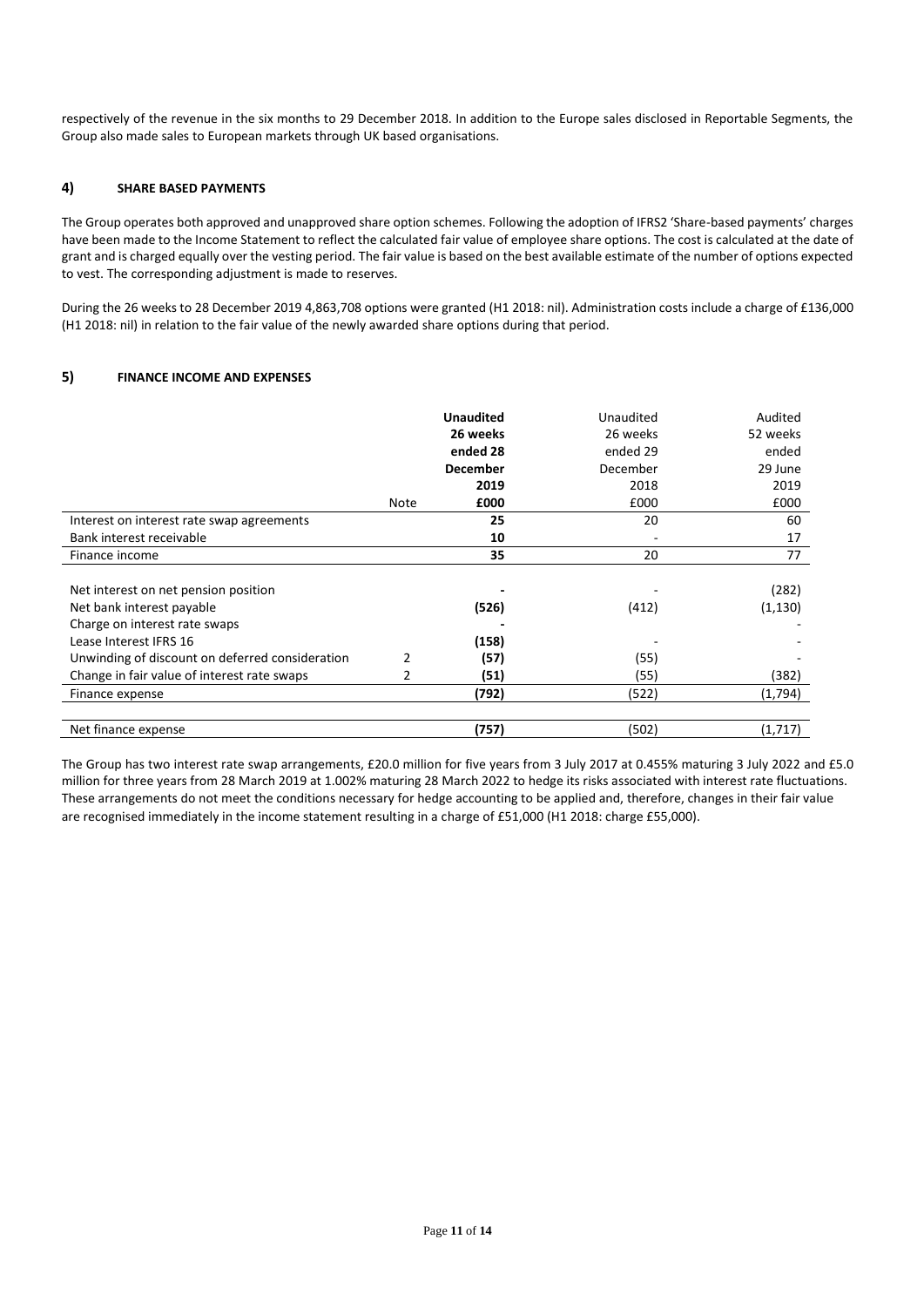# **6) EARNINGS PER ORDINARY SHARE (EPS)**

Basic earnings per share for the period is calculated on the basis of profit for the period after tax, divided by the weighted average number of shares in issue of 127,121,000 (29 December 2018: 127,679,000).

Basic diluted earnings per share for the period is calculated by adjusting the weighted average number of shares in issue to assume conversion of all potential dilutive ordinary shares, which for 28 December 2019 is 132,382,000 (29 December 2018: 132,231,000).

An adjusted earnings per share has also been calculated as, in the opinion of the Board, this will allow shareholders to gain a clearer understanding of the trading performance of the Group.

The adjusted earnings per share exclude amounts shown under significant and non-recurring items in the Consolidated Statement of Comprehensive Income and exclude amortisation of intangibles.

|                                                     | 26 weeks to |              | 26 weeks to    |              |         |
|-----------------------------------------------------|-------------|--------------|----------------|--------------|---------|
|                                                     |             | 28 Dec 2019  |                | 29 Dec 2018  |         |
| <b>Profit</b>                                       |             |              |                |              |         |
| Profit/(loss) attributable to equity holders of the |             |              |                |              |         |
| Company (basic)                                     | £000        | 6,262        |                | 5,525        |         |
| Significant non-recurring and other items           | £000        | (188)        |                | 643          |         |
| Amortisation of intangibles                         | £000        | 294          |                | 307          |         |
| Numerator for adjusted earnings per share           |             |              |                |              |         |
| calculation (adjusted basic)                        | £000        | 6,368        |                | 6,475        |         |
| <b>Shares</b>                                       |             | <b>Basic</b> | <b>Diluted</b> | <b>Basic</b> | Diluted |
| Weighted average number of ordinary shares in       |             |              |                |              |         |
| issue during the period                             | '000        | 127,121      | 127,121        | 127,679      | 127,679 |
| Dilutive effect of share options                    | '000        |              | 5,261          |              | 4,552   |
|                                                     |             | 127,121      | 132,382        | 127,679      | 132,231 |
| <b>Earnings per share</b>                           |             |              |                |              |         |
| Basic / basic and diluted                           | Pence       | 4.9          | 4.7            | 4.3          | 4.2     |
| Adjusted basic/adjusted basic and diluted           | Pence       | 5.0          | 4.8            | 5.1          | 4.9     |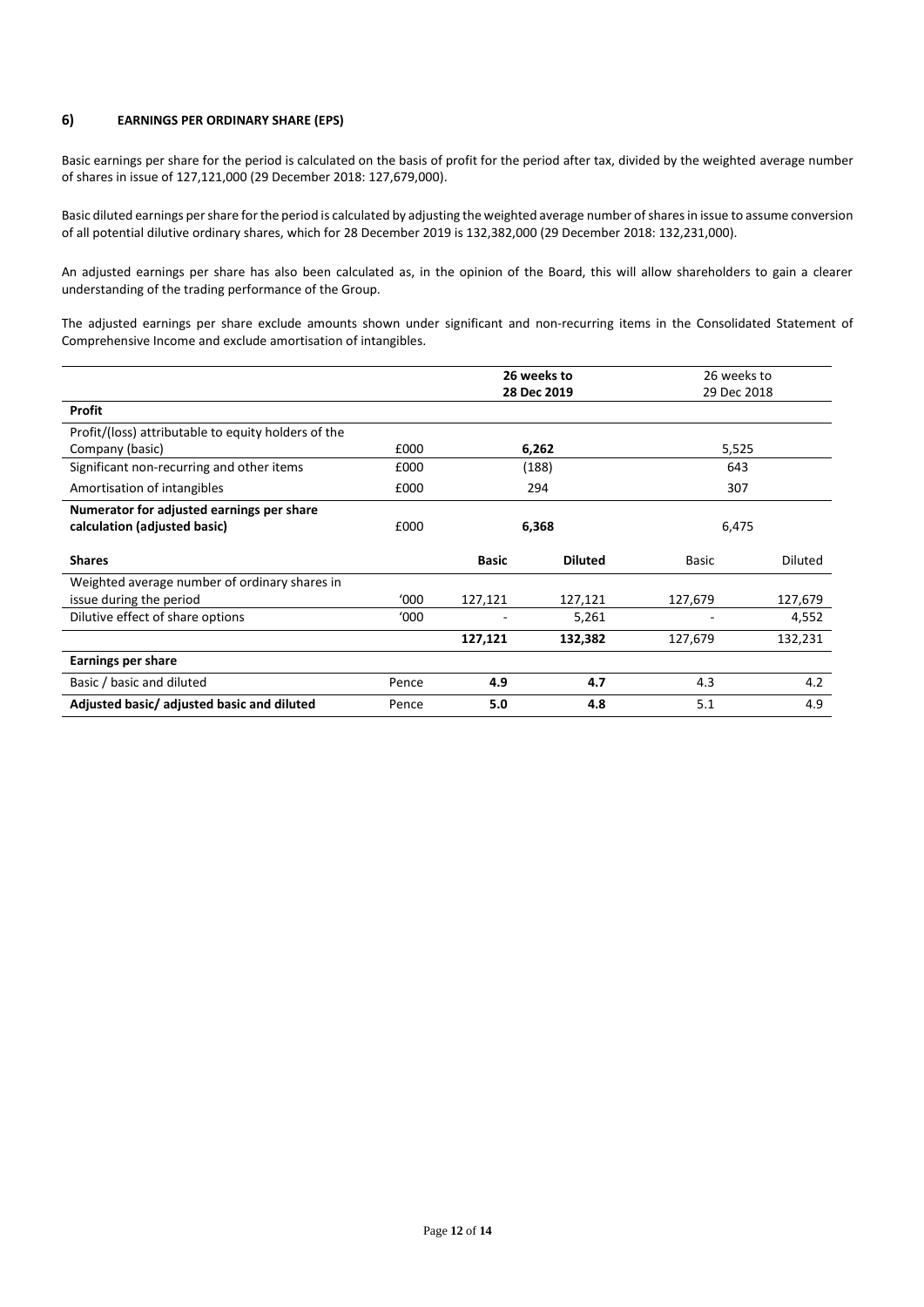# **7) ANALYSIS OF NET DEBT**

|                                                                   |                  | Re-stated   |           |
|-------------------------------------------------------------------|------------------|-------------|-----------|
|                                                                   | <b>Unaudited</b> | Unaudited   | Audited   |
|                                                                   | 26 weeks         | 26 weeks    | 52 weeks  |
|                                                                   | ended            | ended       | ended     |
|                                                                   | 28 December      | 29 December | 29 June   |
|                                                                   | 2019             | 2018        | 2019      |
|                                                                   | £000             | £000        | £000      |
| Net cash at bank                                                  | 12,093           | 10,715      | 12,358    |
| Loans after more than one year                                    | (44, 108)        | (46, 772)   | (47, 144) |
| Hire purchase obligations due within one year                     | (163)            |             | (335)     |
| Hire purchase obligations due after one year                      | (416)            |             | (493)     |
| <b>Bank debt</b>                                                  | (44, 687)        | (46, 772)   | (47, 972) |
| Unamortised transaction costs                                     | 219              | 281         | 247       |
| Bank debt net of unamortised transaction costs within one year    | (163)            |             | (335)     |
| Bank debt net of unamortised transaction costs more than one year | (44,305)         | (46, 491)   | (47, 390) |
| Bank debt net of unamortised transaction costs excluding IFRS 16  |                  |             |           |
| lease liabilities                                                 | (44, 468)        | (46,491)    | (47,725)  |
| Bank debt (before IFRS 16 debt) net of cash at bank               | (32,594)         | (36,057)    | (35,614)  |
| Lease liabilities IFRS 16 within one year                         | (140)            |             |           |
| Lease liabilities IFRS 16 after more than one year                | (11, 855)        |             |           |
| Lease liabilities IFRS 16                                         | (11,995)         |             |           |
| Total Debt including IFRS 16 lease liabilities                    | (44,370)         | (35,776)    | (35, 367) |

# **8) SHARE CAPITAL**

No shares were issued during the period or the comparative prior year period.

At 28 December 2019 3,261,925 shares (H1 2018: 2,704,030) were held by the Finsbury Food Group Plc Employee Benefit Trust.